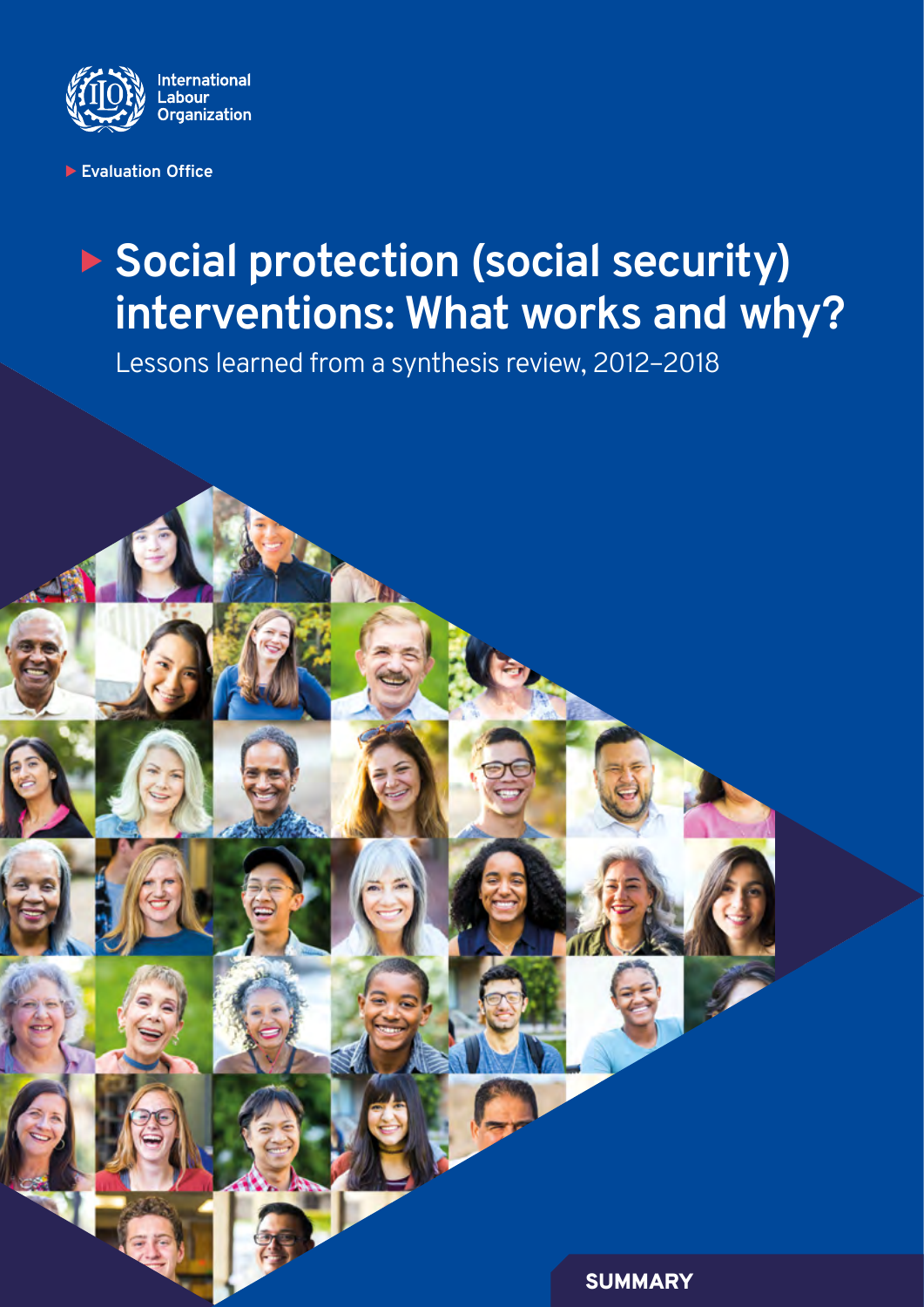## **Preface**

Since 2012, the International Labour Organization Evaluation Office (ILO-EVAL) has regularly contributed to the ILO's recurrent discussions on selected issues by preparing companion pieces to recurrent reports. The aim is to enhance organizational learning by systematically synthesizing information on results, lessons learned and good practices. So far, EVAL has produced synthesis reviews for recurrent discussions on Social Dialogue (2013),<sup>1</sup> Employment (2014), $^{\rm 2}$  Social Protection (Labour Protection) (2015), $^{\rm 3}$  and Social Dialogue (2017). $^{\rm 4}$ 

This is a summary of the synthesis review report prepared in advance of the Recurrent Discussion on Social Protection (Social Security), which is scheduled for discussion at the 109th Session of the International Labour Conference.

The study was carried out by Magali Bonne-Moreau, an independent consultant, under EVAL's supervision. It presents results and lessons learned from selected evaluations and relevant ILO publications in the social protection (social security) domain.

We acknowledge with thanks our colleagues from the Social Protection (SOCPRO) Department for their inputs to the scope and preparation of this report. Specials thanks are also due to Mini Thakur, Senior Evaluation Officer, for her continuous support and inputs throughout the study, and to Maria Audera Bustamante for her assistance.

We hope that the findings from this evaluative study will serve to guide our constituents, colleagues and others who work on the issue of social protection.

**Guy Thijs** Director ILO-EVAL

- <sup>3</sup> www.ilo.org/ilc/ILCSessions/previous-sessions/104/committees/social-protection/lang--ja/index.htm
- www.ilo.org/eval/synthesis-and-meta/WCMS\_584293/lang--en/index.htm

<sup>1</sup> www.ilo.org/global/docs/WCMS\_212381/lang--en/index.htm 2 www.ilo.org/global/docs/WCMS\_243429/lang--en/index.htm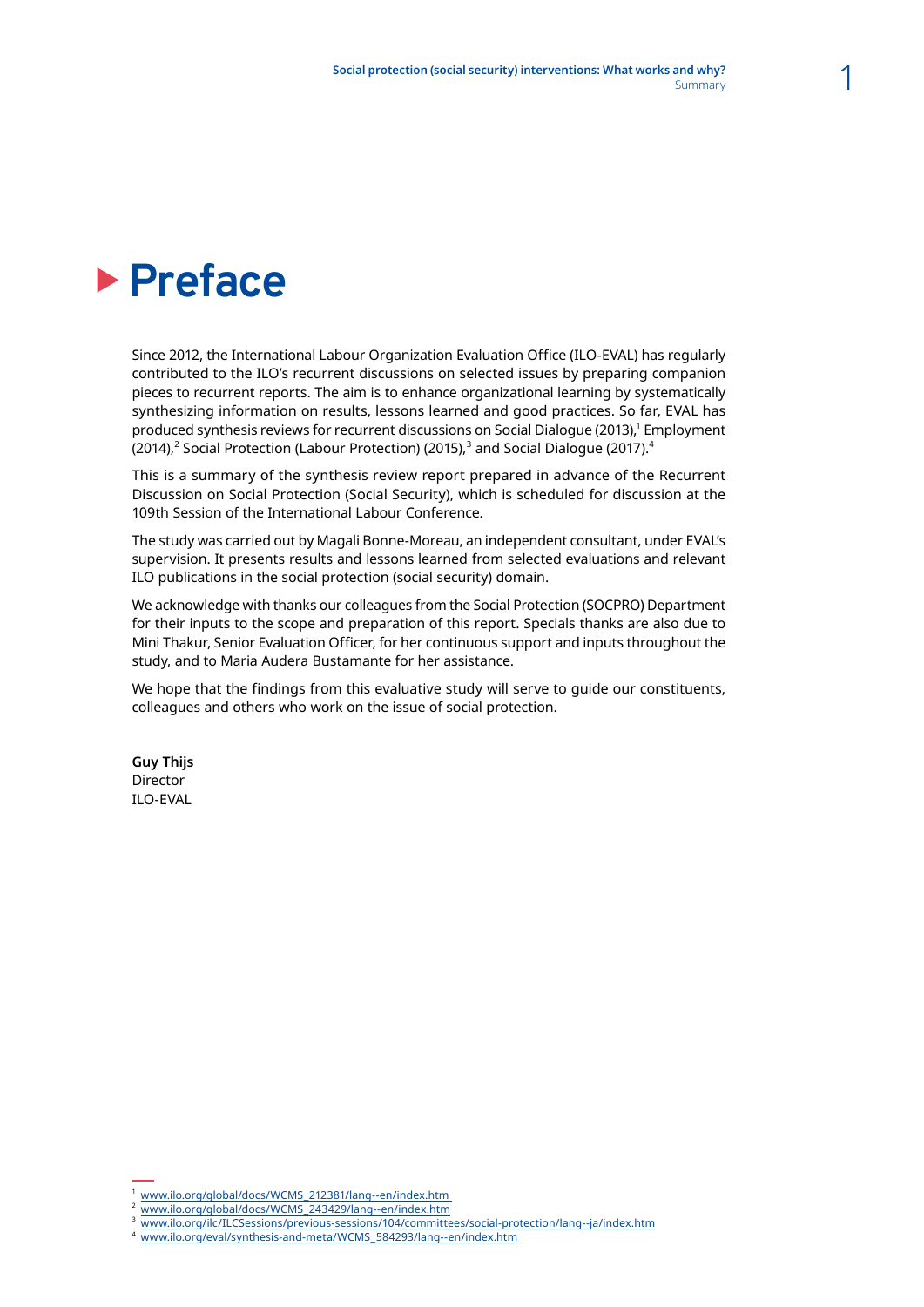## Executive summary<sup>®</sup>

This report presents the findings of a review of evaluation reports related to ILO interventions in the domain of social protection (social security) in the period 2012–2018. It aims to contribute to organizational learning, to provide guidance to ILO constituents on future work related to social protection (social security), and to strengthen the capacity of the Office to make evidence-based decisions from the findings generated during the analysis of the evaluation reports. Through the systematic analysis of results, lessons learned and good practices of selected evaluation reports, this synthesis review identifies what works, for whom, and why, in the context of ILO's work on social protection (social security).

This report, commissioned by the ILO Evaluation Office (EVAL), has been prepared in advance of the of the International Labour Conference (ILC) Recurrent Discussion on Social Protection (Social Security) in 2020. It is meant to contribute to and complement the Recurrent Report on Social Protection (Social Security) submitted for discussion to the 109th Session of the International Labour Conference.

Social protection, or social security, is defined as "the set of policies and programmes designed to reduce and prevent poverty and vulnerability across the life cycle. Social protection includes nine main areas: child and family benefits, maternity protection, unemployment support, employment injury benefits, sickness benefits, health protection, old-age benefits, disability benefits and survivors' benefits. Social protection systems address all these policy areas by a mix of contributory schemes (social insurance) and non-contributory tax-financed social assistance." 6

While this synthesis review covers mostly projects and interventions specifically focusing on promoting and extending social protection and social security, it also includes ILO interventions that had a strong social protection (social security) component.

## <sup>X</sup> **Methodology**

This synthesis review aims to answer the following questions: *Based on evaluations of the ILO's efforts to support social protection (social security) between 2012 and 2018: What is being done? What works? For whom? And why?*<sup>7</sup>

It was conducted using the methodology included in the terms of reference (TOR), which ensured a rigorous and systematic analysis and appraisal of the existing evaluation reports on the subject, with transparency regarding inclusion and exclusion criteria, as well as review processes and decisions.

<sup>&</sup>lt;sup>5</sup> Executive summaries are also available in French and Spanish on ILO EVAL's website at: [http://www.ilo.ch/eval/](http://www.ilo.ch/eval/synthesis-and-meta/lang--en/index.htm) [synthesis-and-meta/lang--en/index.htm](http://www.ilo.ch/eval/synthesis-and-meta/lang--en/index.htm)

<sup>6</sup> *World Social Protection Report 2017–19*, ILO, 2017, p. 2, www.ilo.org/wcmsp5/groups/public/---dgreports/---dcomm/-

<sup>&</sup>lt;u>--publ/documents/publication/wcms\_604882.pdf</u> [accessed 24 Jan. 2020].<br><sup>7</sup> A set of key sub-questions that aimed to be addressed, granted that sufficient evidence was available, guided the review and are available in Annex 2. These were developed based on the TOR as well as areas of inquiry addressed in previous systematic reviews.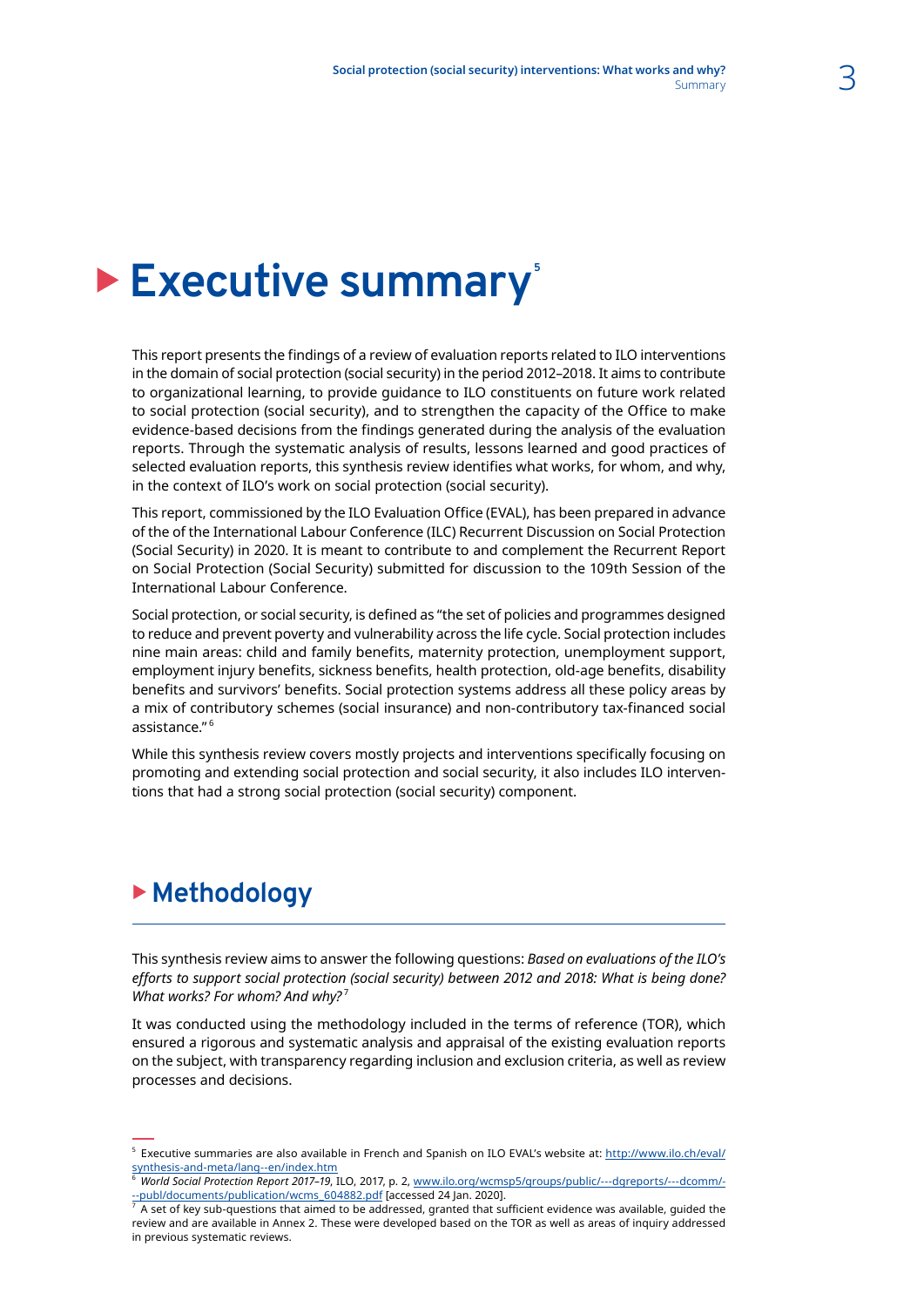As far as possible, the final selection of reports was purposive to include projects from all regions, as well as global/interregional projects, and covered different areas of focus and thematic scope irrespective of the language in which they were written. Reports not providing relevant/sufficient information on work carried out to support social protection (social security) were excluded, as were reports without recommendations, lessons learned and emerging good practices (when applicable).

The evaluation reports included in the review were interim and final independent project evaluations as well as one high-level strategy evaluation. The final number of documents included in this review was 24 out of 40 documents initially considered and screened.

The reports in the final list were systematically appraised. Information on their key findings, recommendations, lessons learned and emerging good practices related to work on social protection (social security) were extracted and used to conduct a qualitative thematic synthesis.

The main limitations of this review related to the availability of relevant and good quality evaluative evidence to address the initial research questions and, in particular, the lack of lessons learned and good practices. This also limited the possibility to identify the ILO's main challenges in supporting the achievement of Sustainable Development Goals (SDGs) on social protection (e.g. UN reform, new forms of employment).

#### ▶ Findings

The initiatives evaluated by the reports considered for this synthesis review covered a range of areas related to social protection, and the establishment and extension of social security schemes, including, inter alia: unemployment protection; social protection for migrant workers and their families; the extension of social protection coverage to those in the informal economy; the establishment of pension systems; and maternity protection.

#### ▶ What works?

The review of ILO projects revealed various conditions that promoted progress towards the development and/or extension of social protection in the project countries. These conditions are summarized below:

- $\blacktriangleright$  Projects that were strategically relevant and responded to stakeholder needs were often more successful than those where there was limited constituent interest in social protection issues.
- $\blacktriangleright$  The ILO has a broad toolbox of capacity-building activities related to social protection and social security, and provided effective platforms for sharing experiences and good practices in this context. Impact was greatest when interventions took into account local needs, capacities and context, and results were anchored in national institutions.
- $\triangleright$  An inclusive approach to capacity building was highlighted as a strength, as was the strategy of peer-to-peer learning and fostering international exchanges of experiences, practices and realities. Capacity building was sometimes used as an entry-point and strategy for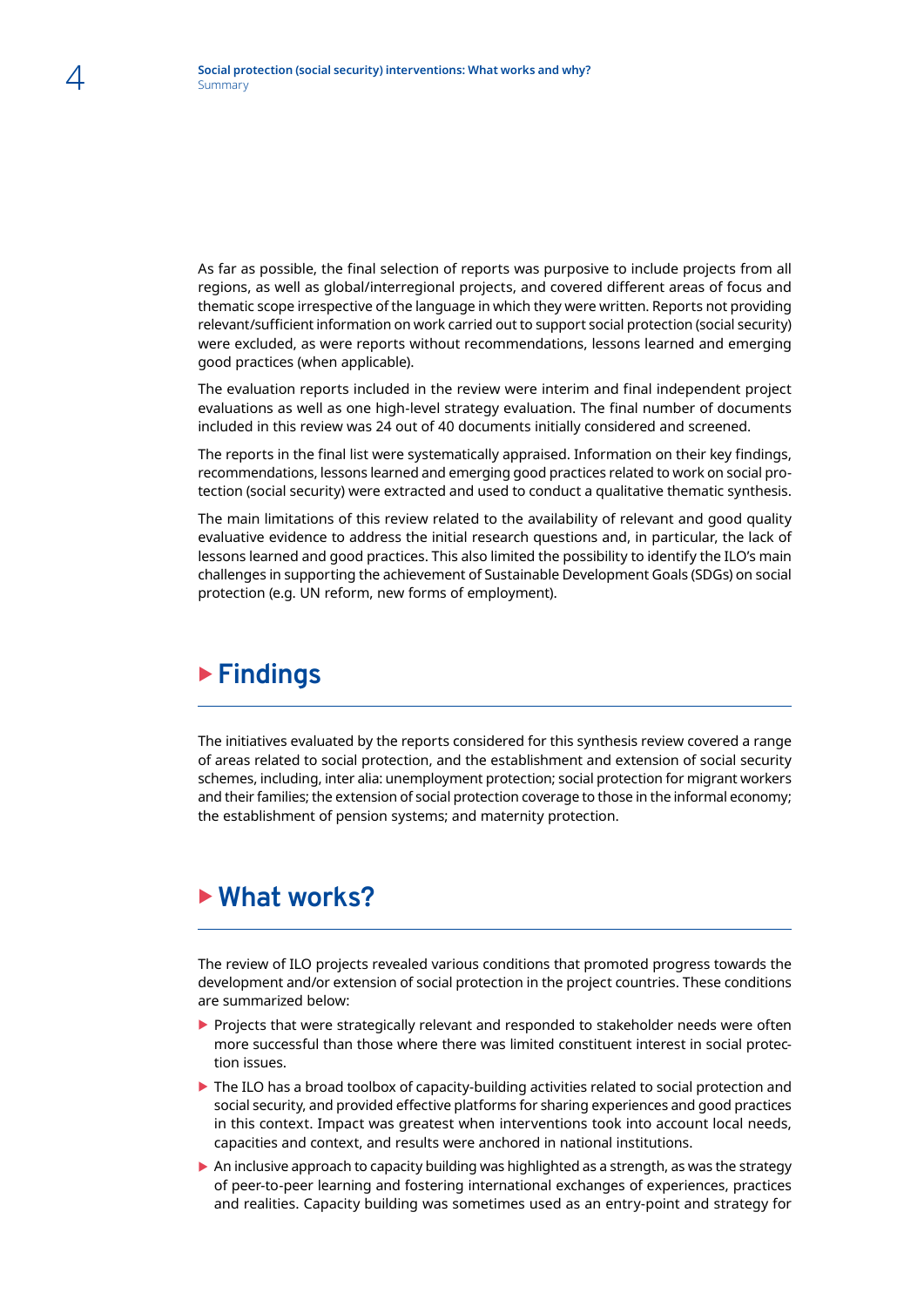maintaining relationships with countries where conditions for the implementation of projects were unfavourable.

- $\triangleright$  Dissemination of good practices on topics related to social security and social protection, including through web-based platforms, regional knowledge-sharing tools, or publications led to positive outcomes.
- $\blacktriangleright$  The use of social dialogue was noted as an essential element for the development of effective social protection policies and programmes in many of the evaluation reports reviewed. Platforms for national and regional dialogue were highlighted as a good practice, as they allowed members to build consensus and combine their efforts and resources to achieve improved social security coverage.
- The ILO Assessment-based National Dialogue (ABND) process, which involves a participatory approach, assesses national gaps in coverage, needs and priorities, and whether the social protection floor (SPF) is a reality for the whole population of a country and how it can be extended to all members of society, was a positive component of different projects, and was found to be a useful tool in promoting tripartism.
- $\blacktriangleright$  ILO products provided useful insights into various instruments, practices, norms and laws with the potential to contribute to the extension of social protection, including floors in project countries as well as beyond. This knowledge, along with technical assistance, led to a range of policy developments and implementation measures, as well as the promotion and application of international labour standards.
- **>** Projects aiming to build/extend social protection, including floors, and to promote decent work and the formalization of the informal economy, had an inherent focus on the promotion of equal opportunities, and addressed men and women equally by advocating universal and rights-based systems of social protection. However, there were only a few projects that specifically incorporated gender issues and gender-mainstreaming components in their design and implementation.
- $\triangleright$  The ILO effectively collaborated with a range of institutional partners to implement its projects on social protection. In some instances, ILO was able to establish its sphere of influence by creating strong collaborative relationships for change in tripartite partners' policy and practice in target countries, and strategically targeted its partnership arrangements. The focus upon existing partnerships enabled projects to have maximum influence in a short period of time through focused technical assistance and support for pilot activities implemented by these partners.

### ▶ For whom?

Most evaluation reports made a distinction between the target groups and the expected final beneficiaries of social protection-related interventions. In the majority of cases, target groups were policy-makers responsible for the preparation and implementation of strategies to extend social security coverage. They also included administrators and technical staff responsible for the preparation, application, and monitoring of social security and social protection schemes, and social partners involved in social security issues, trade unions, in particular, as well as relevant civil society organizations. In a number of projects, specific groups were targeted as final beneficiaries including migrant workers and their families, garment workers, lower income households, unemployed and vulnerable groups, including the working poor, women, and people living in rural areas.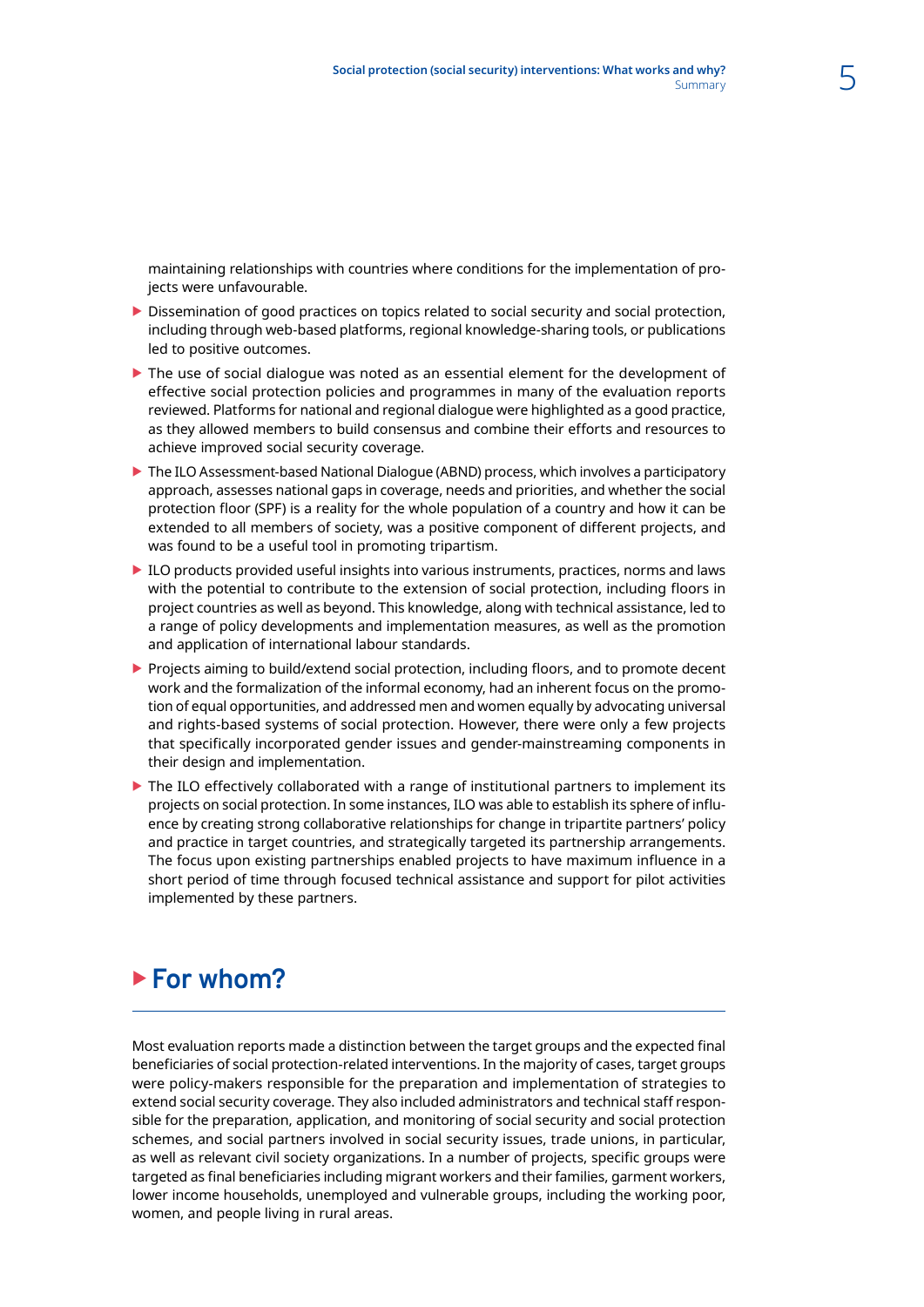## ► Why?

Evaluation reports identified a number of internal and external factors leading to positive outcomes in terms of establishing and extending social protection.

Success factors included:

- **Adaptability to the local context**, so that interventions took into account national realities and specificities, and responded to the specific needs of beneficiaries, rather than taking a one-size-fits-all approach.
- **EX Realistic planning** regarding the time and pace of implementation of interventions on the ground, and a **flexible approach** to the design and execution of project activities and strategies.
- **EX Adopting a participatory approach** by involving local actors, governments, institutions, workers' and employers' organizations, as well as beneficiaries, at all stages of design and implementation. This enabled the identification of the most relevant actions and strategies in response to emerging problems or changes, created a sense of ownership, held actors accountable, and promoted a favourable environment to ensure the sustainability of projects' results.
- **ILO's tripartite approach added value to the process and improved ownership** when planning and implementing interventions related to social protection.
- **The effective use of project management tools** was highlighted as an important good practice, as was the use of monitoring and accountability mechanisms. Having an experienced coordination team that was able to adapt to local circumstances and create meaningful relationships with different actors was also a success factor.
- ▶ A local ILO presence was found to be a significant positive factor for the development of alliances, nationally and internationally. Regular contact with partners and local authorities, fostered trust, and participation in relevant discussions helped to develop collaborative networks and consolidated project results.
- ▶ Synergy and cooperation between the projects under review and other projects contributed to effectiveness, efficiency, and to the sustainability of outcomes.
- ▶ ILO's relationships with partners on the ground and its specialized technical knowledge **and expertise were important elements** that led to its strategic advantage when promoting the extension of social protection, and policy development in particular.
- ILO's positive reputation in the field of social protection and labour issues helped pro**jects gather support for their implementation**.
- **Political will and stakeholder ownership are key** to lasting results.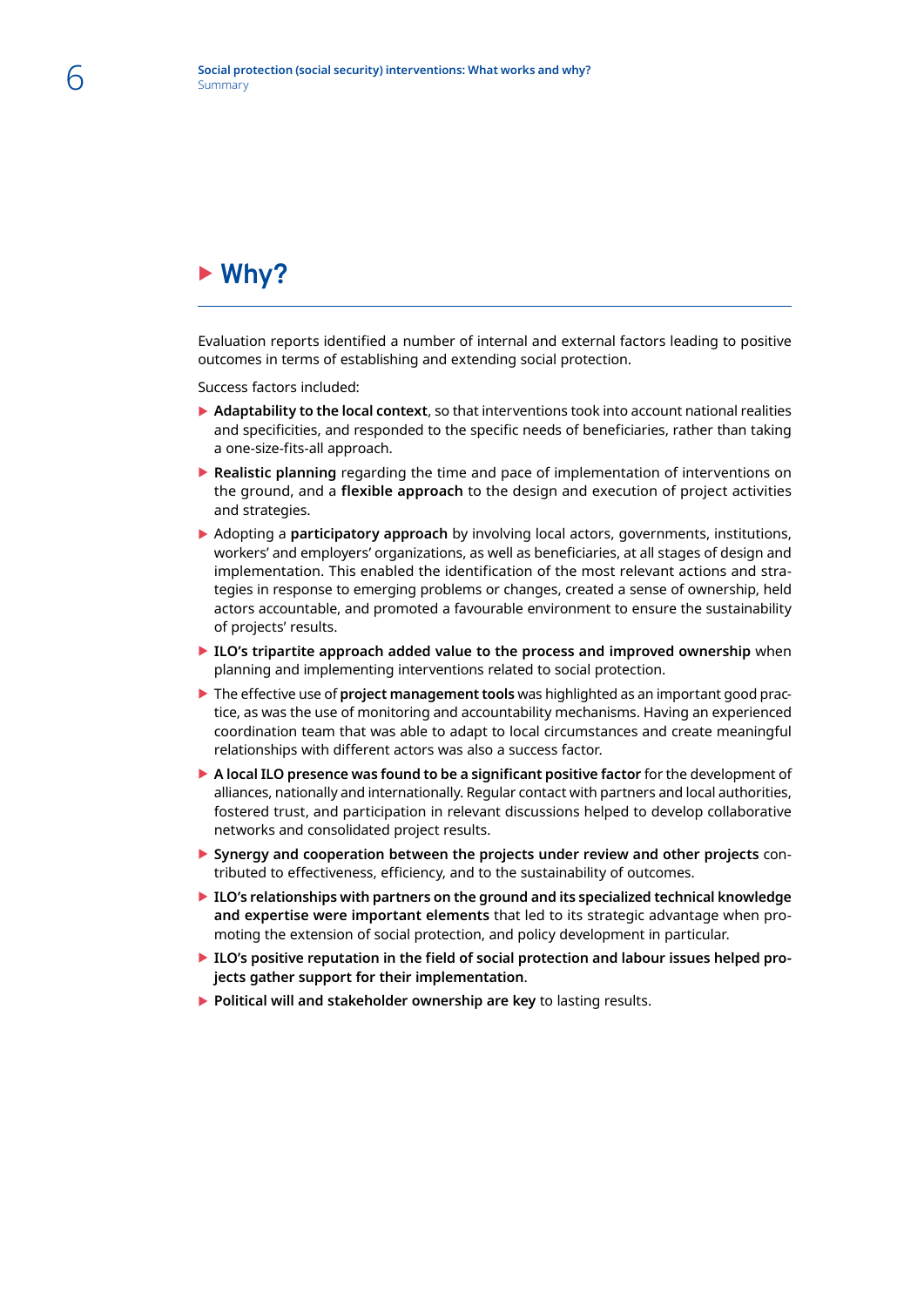A number of challenges to the successful promotion and extension of social protection were identified in the evaluation reports. In many cases, obstacles faced during the implementation of a project came from various sources, both internal and external; the main ones are presented below:

- ▶ The **political context** had a direct impact on the possibility of progressing towards expected outputs and outcomes. There were many instances where planned activities were suspended temporarily or indefinitely due **to political instability** and **changing governance and management frameworks.**
- **The deteriorating economic situation** in certain countries.
- **Low commitment and capacities** of countries and actors' limited ownership of the projects' results and sustainability prospects.
- **Policy differences between countries and institutional challenges** were obstacles to the implementation and management of social protection initiatives
- ▶ Inadequate project design, with overambitious objectives in terms of duration and **scope, limited or no risk assessment, weak links between outputs and outcomes**, and **limited contextual analysis** were major weaknesses leading to failure of certain project components.
- **Insufficient attention was paid to gender equality.**
- ▶ Lack of synergies and complementarities within and between relevant projects led to missed opportunities for resource optimization and improved results.
- ▶ Obstacles also stemmed from **inadequate management processes, staffing and funding issues, leading to resource inefficiencies**.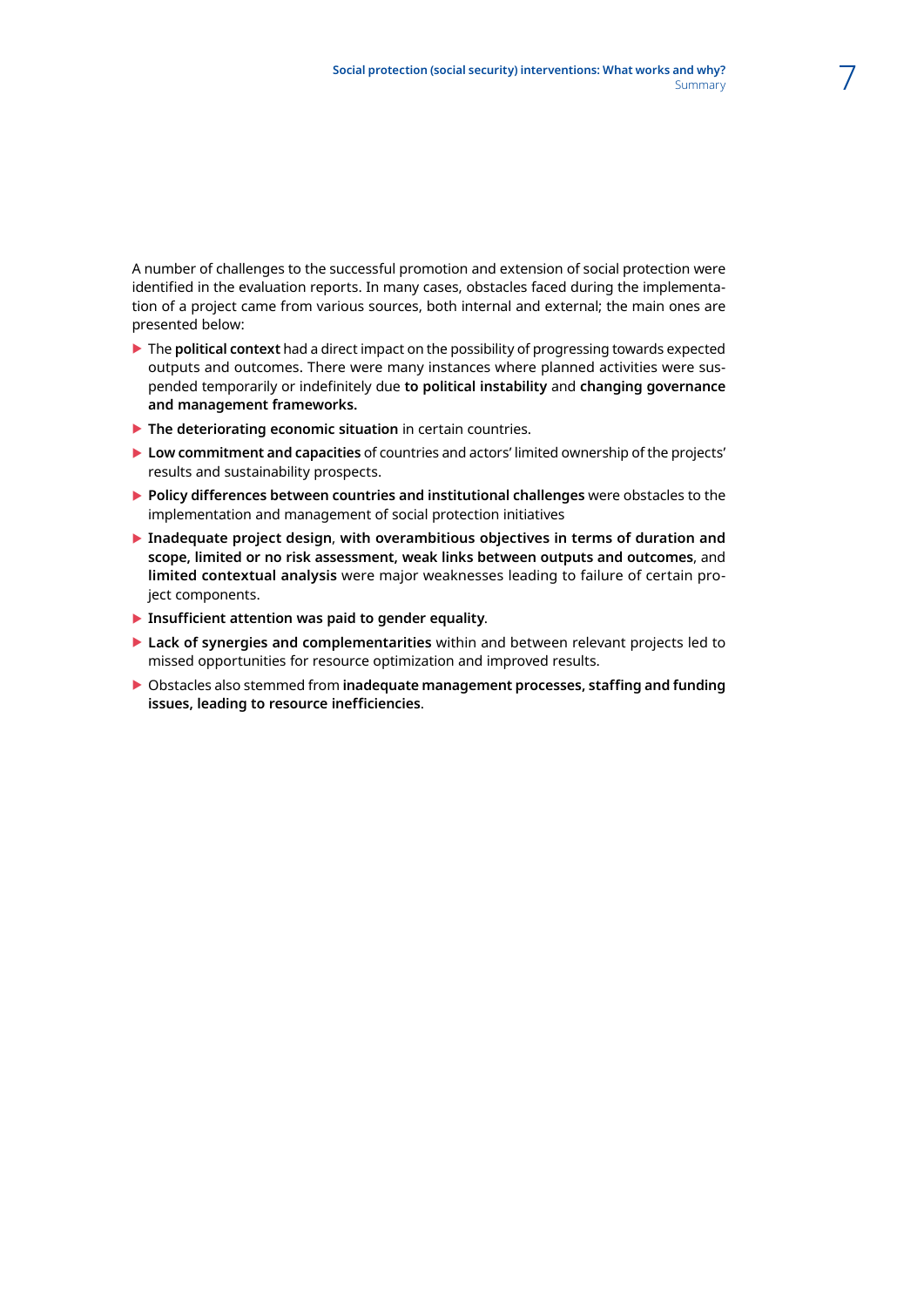# **Annex 1. Detailed Methodology**

This synthesis review consists of a desk-based review of ILO evaluations and studies (both published and unpublished) related to social protection. It covers ILO projects and interventions focusing on social protection (social security), as well as those that have a significant component related to the area under review. To address the risk of bias and ensure quality control, the methods used in this review are presented in an explicit, transparent and reproducible manner.<sup>8</sup>

## ▶ Key questions to be addressed

This synthesis review aims to answer the following questions:<sup>9</sup>

Based on evaluations of the ILO's efforts to support social protection (social security) between 2012 and 2018:

- **1)** What is being done? (What interventions do we observe?)
- **2)** What works? Or what doesn't work? (What aspects of interventions are particularly effective?)
- **3)** For whom? (Who are the beneficiaries of these interventions?)
- **4)** Why? (What are identified success factors and challenges?)

### **Example 2 Selection of reports**

As part of the *Independent high-level evaluation (HLE) of the ILO's strategy and actions for creating*  and extending social protection floors (2012–2017), a synthesis review of 24 evaluation reports<sup>10</sup> for the period 2012–2016 was undertaken by EVAL in 2017. The findings from the synthesis review were used as input to the HLE, and the reports identified for the 2017 synthesis review were used as inputs for the current synthesis review.

In addition, 16 reports<sup>11</sup> covering the period 2017-18 were identified by EVAL using a keyword<sup>12</sup> search in i-Eval Discovery, and were included in the short-list, as EVAL considered they were relevant for the synthesis review. This resulted in 40 independent, internal, final and mid-term evaluation reports.

<sup>8</sup> This follows the recommendation from the *Campbell systematic reviews: Policies and guidelines, version 1.4.* (Oslo, Campbell Collaboration, Campbell Policies and Guidelines Series No. 1, 2019).

 $^{\circ}$  When sufficient evidence was available, a set of key sub-questions also guided the review and is available in Annex 2. The sub-questions were developed based on the TOR as well as areas of inquiry addressed in previous systematic reviews.

 $10$  Twenty-two Independent evaluation reports, including seven joint programme evaluations, and two out of 10 potential internal evaluations identified by EVAL were used in the 2017 synthesis review. The two internal evaluation .<br>reports were included because they were found to be comprehensive, and had been conducted by external consultants. <sup>11</sup> These comprised 12 Independent evaluation reports, including one joint programme evaluation and four internal evaluation reports.

 $12$  The key words used were: social protection, social security and social exclusion.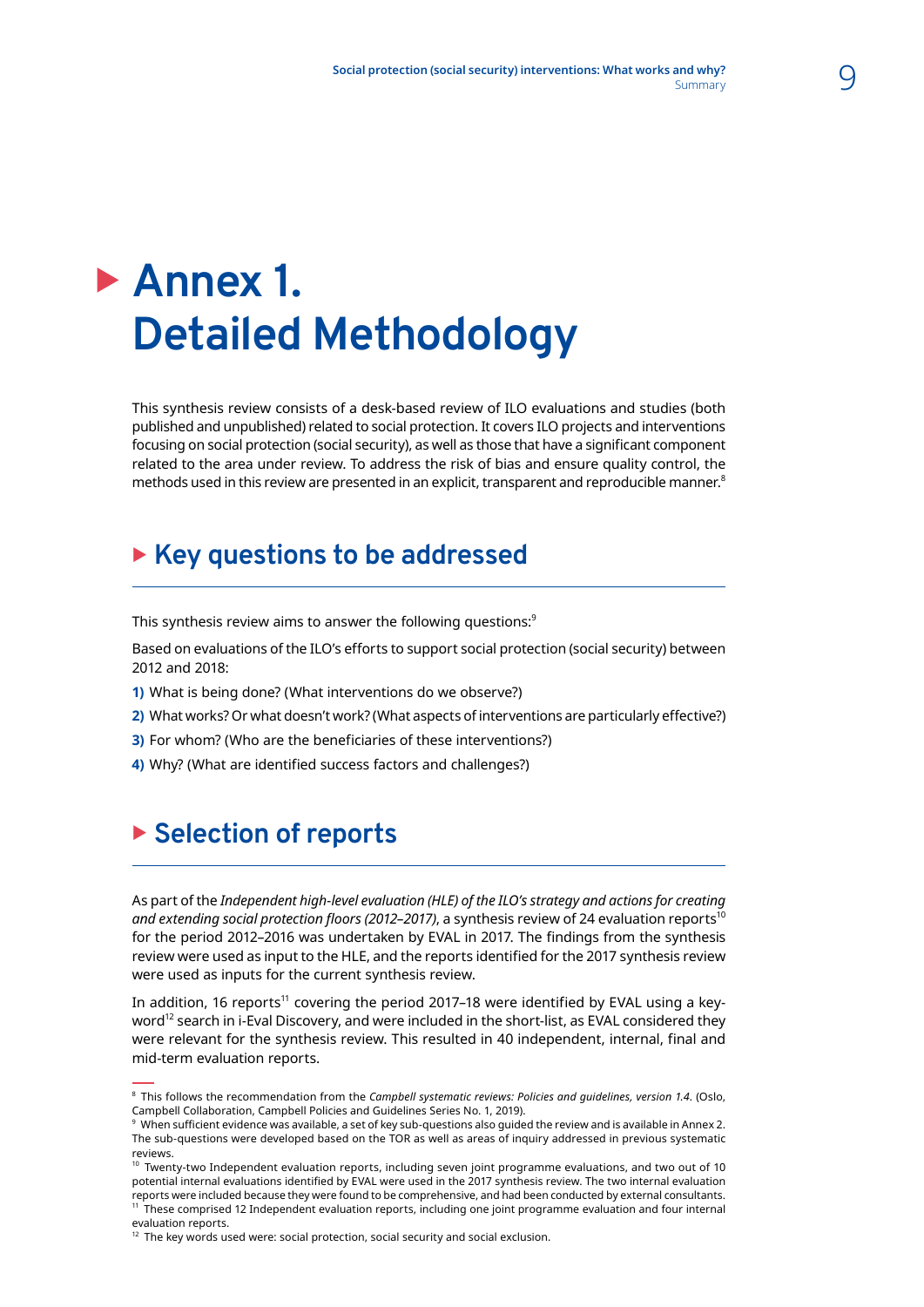

**Figure 1. Number of short-listed evaluation reports by type, timing and region**

A matrix was then prepared for this review, covering these reports, and providing information on: type, timing and nature of the evaluation; regional coverage; countries covered; thematic coverage; funding source; and year of evaluation completion. A summary of the type, timing and regional coverage of the reports is provided in figure 1.

#### ▶ Search strategy and protocol for the review **final selection of reports**

Criteria related to content for the inclusion/exclusion of reports to be considered for review are based on the questions specified above, as well as guidance provided by EVAL, and are summarized in figure 2.

Different elements were taken into account in the selection of reports, in line with the TOR specifications:

**Type of document:** Both mid-term and final internal and independent evaluation reports of ILO interventions were considered. When both mid-term and final evaluation reports existed for the same project, only the latter were included in the final list as they are more likely to have lessons that could be useful for the purpose of this review, and the former were sometimes used to complement the information in the final evaluation reports. High-level evaluations were used to supplement findings from the project-level evaluations.

**Time-period:** Evaluation reports of interventions that took place between 2012 and 2018.

**Area of focus/thematic scope:** Reports related to interventions associated with the establishment, development and maintenance of social protection systems (social security), either directly or as significant components of other key thematic areas, as defined by EVAL and the ILO.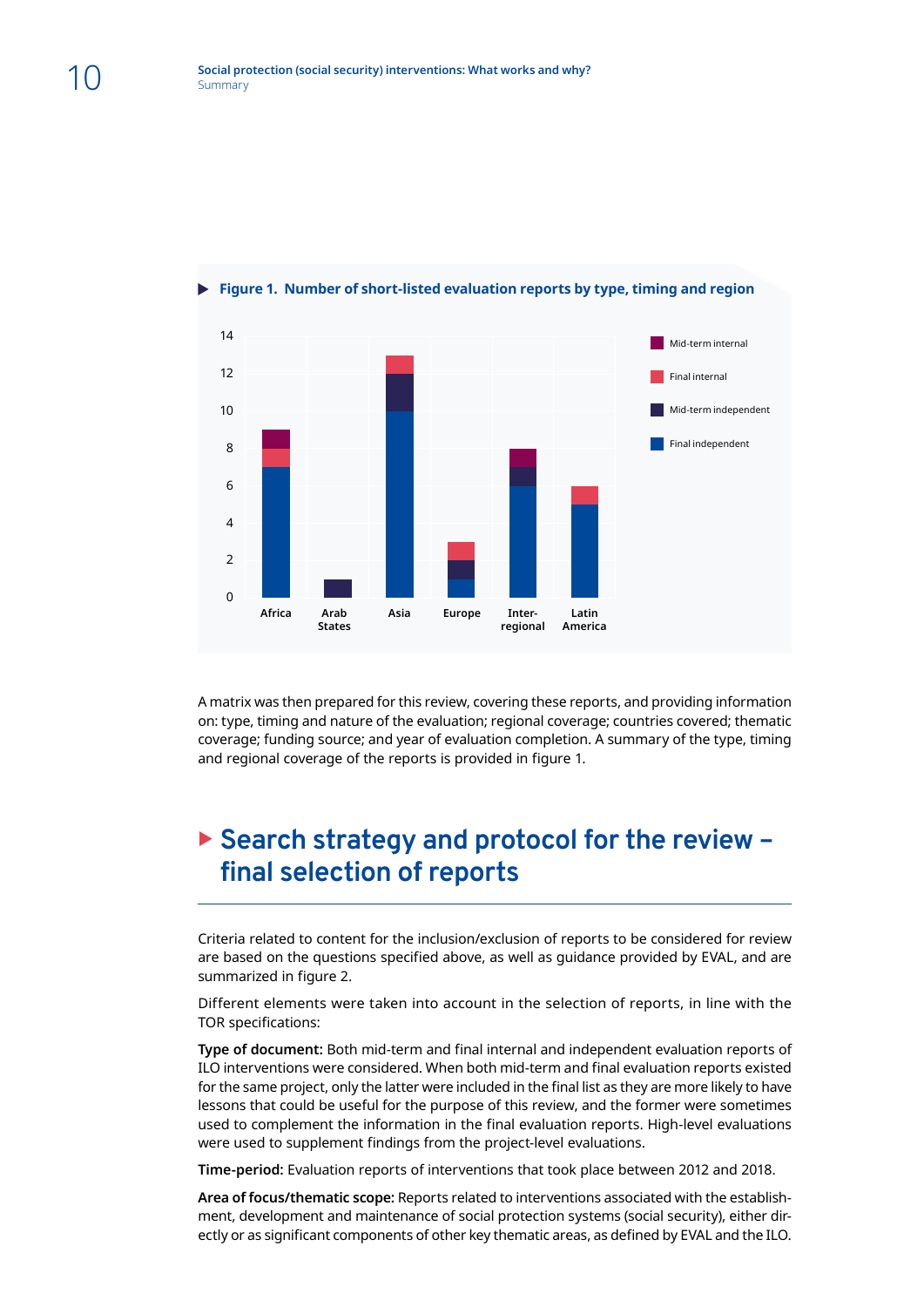#### **Figure 2. Final inclusion and exclusion criteria – content**

- $\blacktriangleright$  The establishment, development and maintenance of social protection systems is a stated objective.
- $\blacktriangleright$  Measures towards the establishment, development and maintenance of social protection systems are not stated objectives but are explicitly described in the project strategy.
- $\blacktriangleright$  The establishment or extension of social protection systems is mentioned as one of the direct or indirect achievements.
- $\blacktriangleright$  The report provides relevant and adequate information on aspects related to the establishment, development, maintenance or extension of social protection systems.

#### **Inclusion Possible inclusion or exclusion Exclusion**

- $\blacktriangleright$  The introduction of social protection/extension of social security is a stated objective.
- $\blacktriangleright$  The report provides some relevant information on aspects related to the introduction of social protection systems/ extension of social security.
- $\blacktriangleright$  The report is based on a joint evaluation and there is some attribution to the ILO's work.

- $\blacktriangleright$  The establishment, development and maintenance of social protection systems was not addressed in the project.
- $\blacktriangleright$  The report does not provide relevant/sufficient information on aspects related to social. protection/ social security systems.
- $\blacktriangleright$  The report does not cover the relevant time-period.





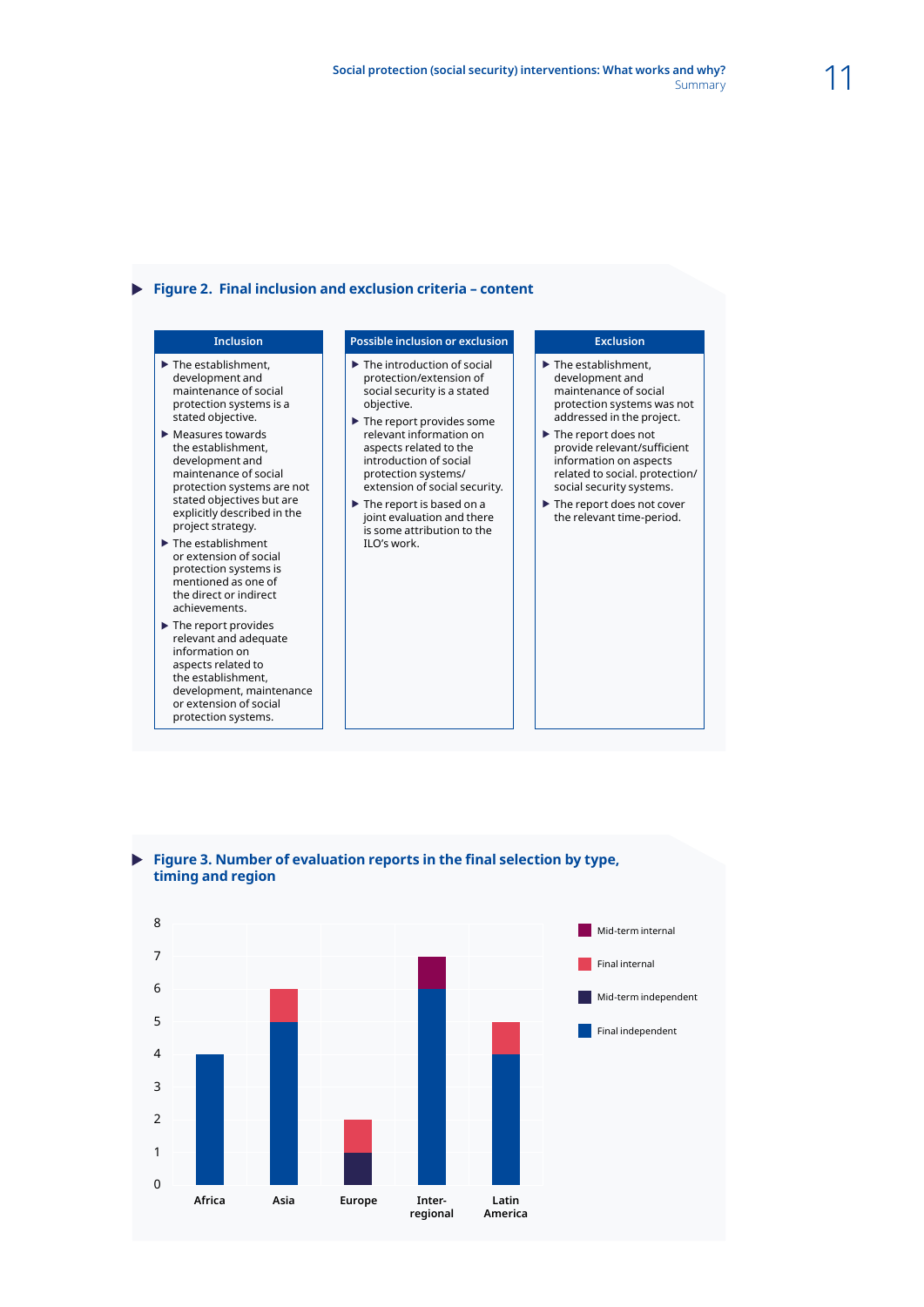**Quality of the evaluation reports:** In order to achieve robust and reliable results, the quality of the evaluation reports was assessed on the basis of their being comprehensive, complete, evidence-based and providing information relevant to the questions addressed in this synthesis review. Reports not providing relevant/sufficient information regarding work done to support social protection (social security) were excluded, as were reports without recommendations, lessons learned or emerging good practices (as applicable).

**Language:** Reports in the ILO's three official languages of English, French and Spanish, as well as reports in Portuguese were considered for review.

The final selection of reports was purposive, to include as far as possible projects from all regions, as well as global/interregional projects, irrespective of the language of the report. Projects representing different areas of focus/thematic scope were also included.

The final selection included 24 reports including a HLE and two mid-term evaluations of projects that also had final evaluation reports in the final selection. These three reports were used to complement the information provided in the final evaluation reports, presented in figure 3.

#### **Example 2 Collation of findings**

The appraisal of the reports in the final list was carried out systematically. Information covering the key findings of the evaluation reports, recommendations, lessons learned and emerging good practices related to work on social protection (social security) were extracted from the reports and presented in a matrix. A qualitative thematic synthesis was conducted and, as far as possible, based on the questions described in the previous section, the topic areas covered, the type of interventions, and geographical area.

#### **Elimitations**

The main constraint during this synthesis review related to the availability of sufficient, good quality evidence in the reports, especially lessons learned and good practices, which limited the depth at which the questions and sub-questions could be addressed. When lessons learned and good practices were present, they often addressed programmatic and management issues that were not specific to projects related to social protection (social security), rather than substantive content. As such, this review does not examine every aspect of the questions in the TOR, but rather highlights a number of recurrent or key issues that emerged from the evaluative evidence, and that can contribute to the Recurrent Discussion on Social Protection (Social Security) 2020.

It was particularly difficult to obtain specific evaluative evidence regarding the contribution of social protection/social security to relevant priorities of the 2030 Agenda (People, Peace, Prosperity, Planet, Partnerships), SDG goals, SDG targets and indicators, as well as to the SDG call of "leaving no one behind". This could be attributed to limitations in the monitoring and reporting systems. As such, these topics have very limited to no coverage in this synthesis review.

Other limitations were the under-representation of Regional Office for Arab States (ROAS) in the initial database, and non-representation in the final database. There were also challenges in attribution in joint programmes.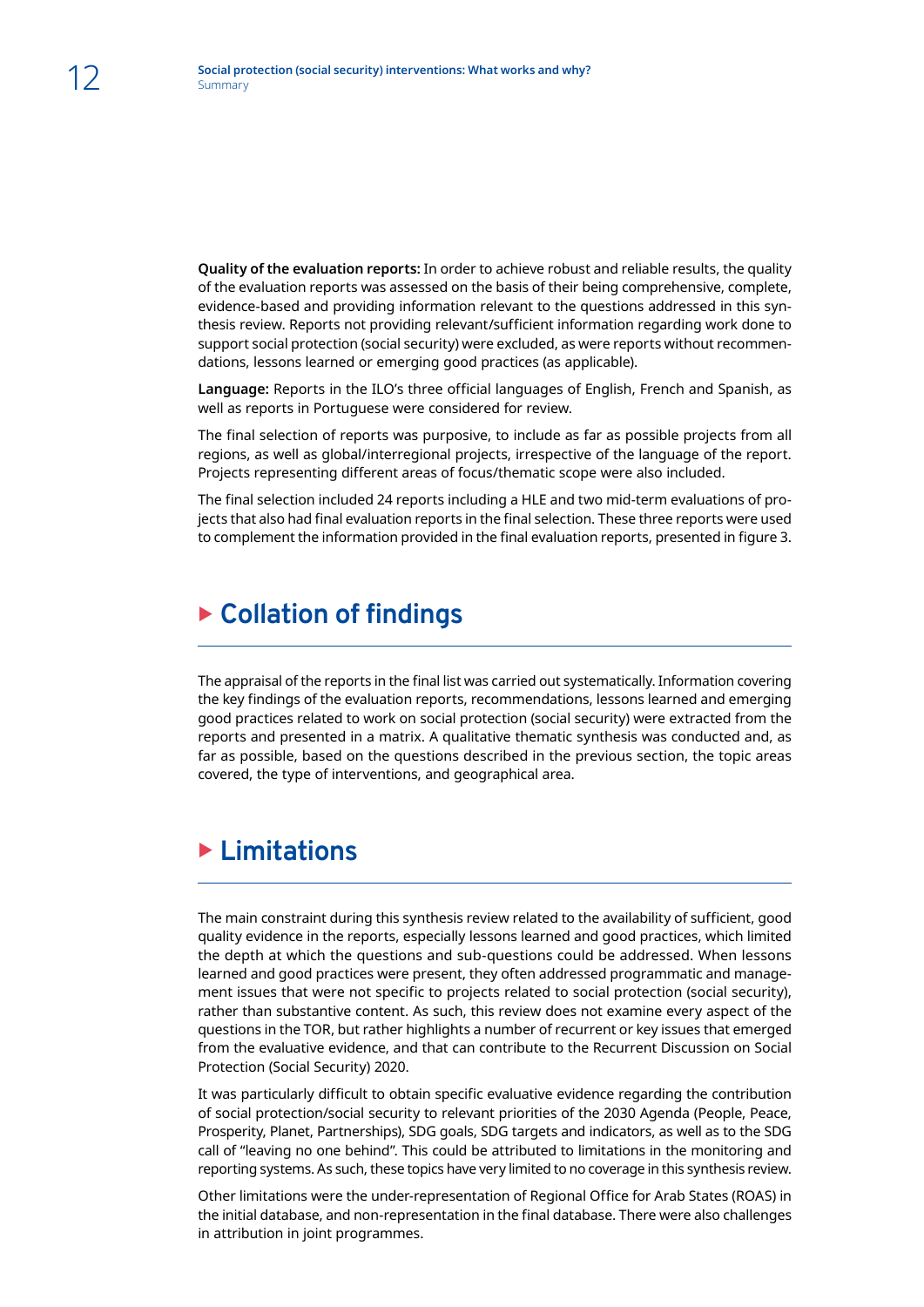# **Annex II. Final list of reports reviewed**

| S.n. | No.            | Report Title (TC Symbol)                                                                                                                                                            |                                             | <b>Evaluation type</b><br>and timing |
|------|----------------|-------------------------------------------------------------------------------------------------------------------------------------------------------------------------------------|---------------------------------------------|--------------------------------------|
| 1.   | E <sub>2</sub> | Proyecto de seguridad social para<br>organizaciones sindicales SSOS - Fase II<br>(INT/00/000/AAA)                                                                                   | https://www.ilo.org/ievaldiscovery/#aglma04 | Final<br>Independent                 |
| 2.   | E <sub>3</sub> | Social protection and gender<br>in Cambodia - Final Evaluation<br>(CMB/09/04/SPA)                                                                                                   | https://www.ilo.org/ievaldiscovery/#bq218xi | Final<br>Independent                 |
| 3.   | E <sub>9</sub> | Extension of social protection -<br>STEP/Portugal project, Phase II<br>(GLO/08/60/POR)                                                                                              | https://www.ilo.org/ievaldiscovery/#azb79f1 | Final<br>Independent                 |
| 4.   | E10            | Evaluation of MIGSEC: Extending social<br>security to African migrant workers and<br>their families (RBSA) (RAF/08/02/RBS)                                                          | https://www.ilo.org/ievaldiscovery/#a8yz8ns | Final<br>Independent                 |
| 5.   | E12            | Improving social protection and<br>promoting employment (INT/09/06/EEC)                                                                                                             | https://www.ilo.org/ievaldiscovery/#beq0l75 | Final<br>Independent                 |
| 6.   | E13            | Making Decent Work a Reality for<br>Domestic Workers (GLO/11/54/SID)                                                                                                                | https://www.ilo.org/ievaldiscovery/#b718zk8 | Final<br>Independent                 |
| 7.   | E14            | Responding effectively to the HIV/AIDS<br>epidemic in the world of work: Country<br>programmes (GLO/12/63/NOR)                                                                      | https://www.ilo.org/ievaldiscovery/#bv8lc4w | Final<br>Independent                 |
| 8.   | E19            | Promotion and building unemployment<br>insurance and employment services in<br>ASEAN countries (RAS/13/53/JPN)                                                                      | https://www.ilo.org/ievaldiscovery/#afi3ifc | Final<br>Independent                 |
| 9.   | E20            | Programa para la promoción de un Piso<br>de Protección social en la región andina<br>(RLA/14/03/SPA)                                                                                | https://www.ilo.org/ievaldiscovery/#aafvp1q | Final<br>independent                 |
| 10.  | E21            | Report of the Independent Evaluation of<br>African Country Programme Outcomes<br>funded from 2012-2013 RBSA in the<br><b>Thematic Area of Social Protection</b><br>(INT/00/000/AAA) | https://www.ilo.org/ievaldiscovery/#alxmhnd | Final<br>independent                 |
| 11.  | E23            | Supporting the establishment of the<br>National Health Insurance Scheme in<br>Lao PDR and the extension of coverage -<br>Final Evaluation (LAO/11/01/LUX)                           | https://www.ilo.org/ievaldiscovery/#a1qpu32 | Final<br>independent                 |
| 12.  | E24            | Building national floors of social<br>protection in Southern Africa<br>(RAF/13/04/IRL)                                                                                              | https://www.ilo.org/ievaldiscovery/#bkwpovi | Final<br>independent                 |
| 13.  | E25            | From the crisis towards decent and<br>safe jobs in Kyrgyzstan and Tajikistan,<br>Phase II (RER/13/01/FIN)                                                                           | https://www.ilo.org/ievaldiscovery/#ai7lxd9 | Interim<br>independent               |
| 14.  | E26            | Promoting and building income<br>security and employment services<br>in Asia, Phase II (RAS/13/08/JPN)                                                                              | https://www.ilo.org/ievaldiscovery/#bry8ie0 | Final<br>independent                 |